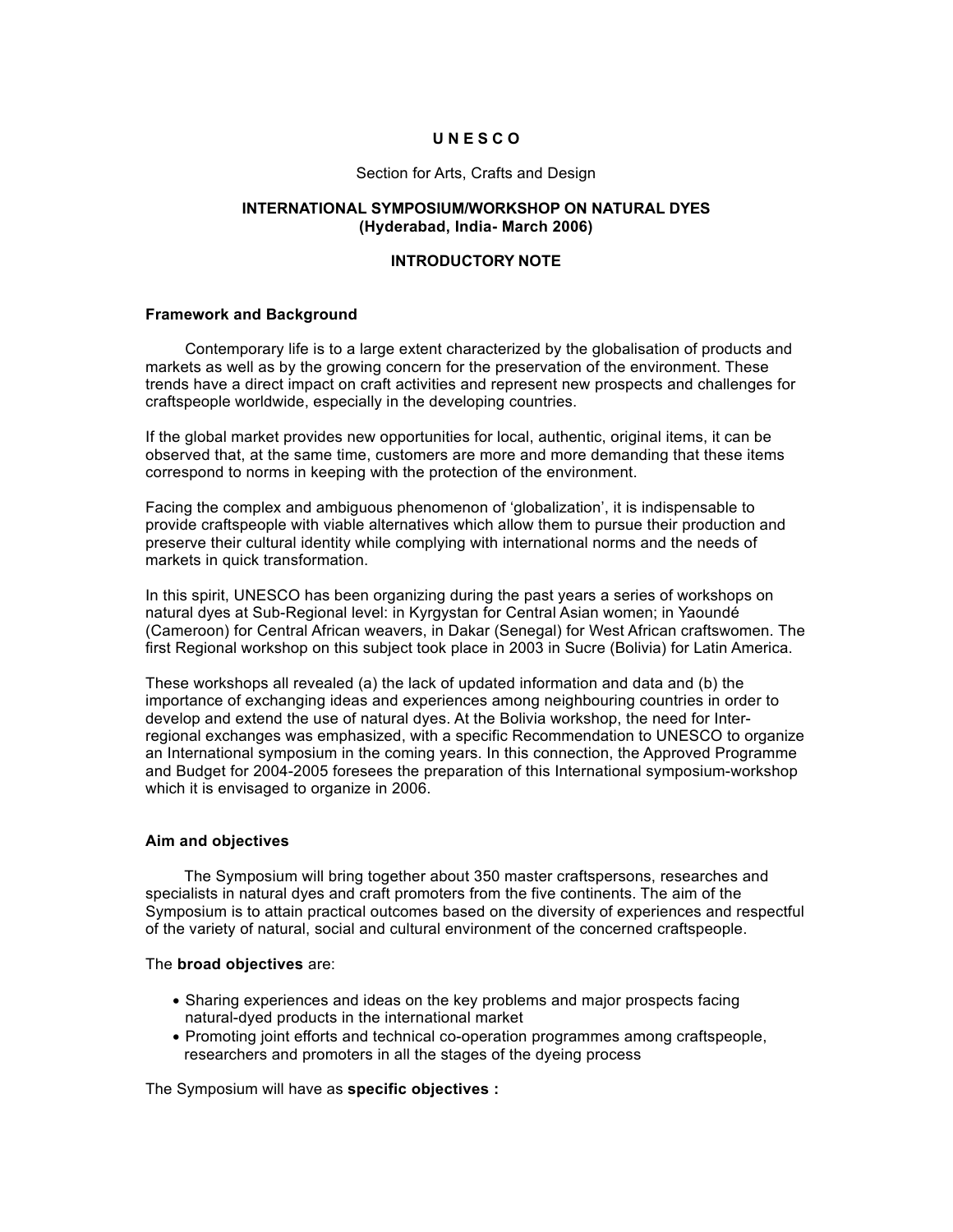- Establishing a data base on existing natural plant dyes and traditional production processes
- Stimulating research in new biological sources and technical possibilities in contemporary textile production and other related craft sectors
- Envisaging the setting-up of a specific label for the recognition of environmentally friendly textiles

## **Planning Schedule**

The preparatory phase of the Symposium will include the following stages:

#### **October 2004 – February 2005:**

Elaboration of Regional Studies on identified plants, dyeing techniques and common problems in Africa, Asia, Arab States, Europe and Latin America.

#### **March – May 2005**:

Preparation of the General Synthesis Report, Draft Agenda of the International Symposium and workshops programme.

#### **July – August 2005:**

Symposium working document elaborated in English, French and Spanish; Detailed programme and material organization prepared in cooperation with host country/institution.

**September 2005:** Selection of participants, speakers and workshop leaders.

## **INTELLECTUAL PREPARATION**

The overall coordination of the Symposium is entrusted to Ms Dominique Cardon (France), an internationally renowned specialist in natural dyes.

The regional studies and reports foreseen in the above-mentioned preparatory stage will be coordinated by the following specialists/institutions:

**AFRICA**: Mrs Jocelyne ETIENNE-NUGUE (France) **ASIA** : Crafts Council of INDIA **ARAB STATES**: Ms Joan FISCHER (United Kingdom) **EUROPE / NORTHERN AMERICA**: Dr Harald BOHMER (Germany) **LATIN AMERICA**: FUNDACION ASUR (Bolivia)

### **TECHNICAL AND MATERIAL ORGANIZATION**

The Symposium will be organized by UNESCO (Section for Arts, Crafts and Design) in cooperation with Crafts Council of India.

### **UNESCO's RESPONSIBILITY**

- Preparation and dissemination of working documents
- Selection of participants
- Travel costs of Regional Consultants and Key-note speakers
- Dissemination of Final Report